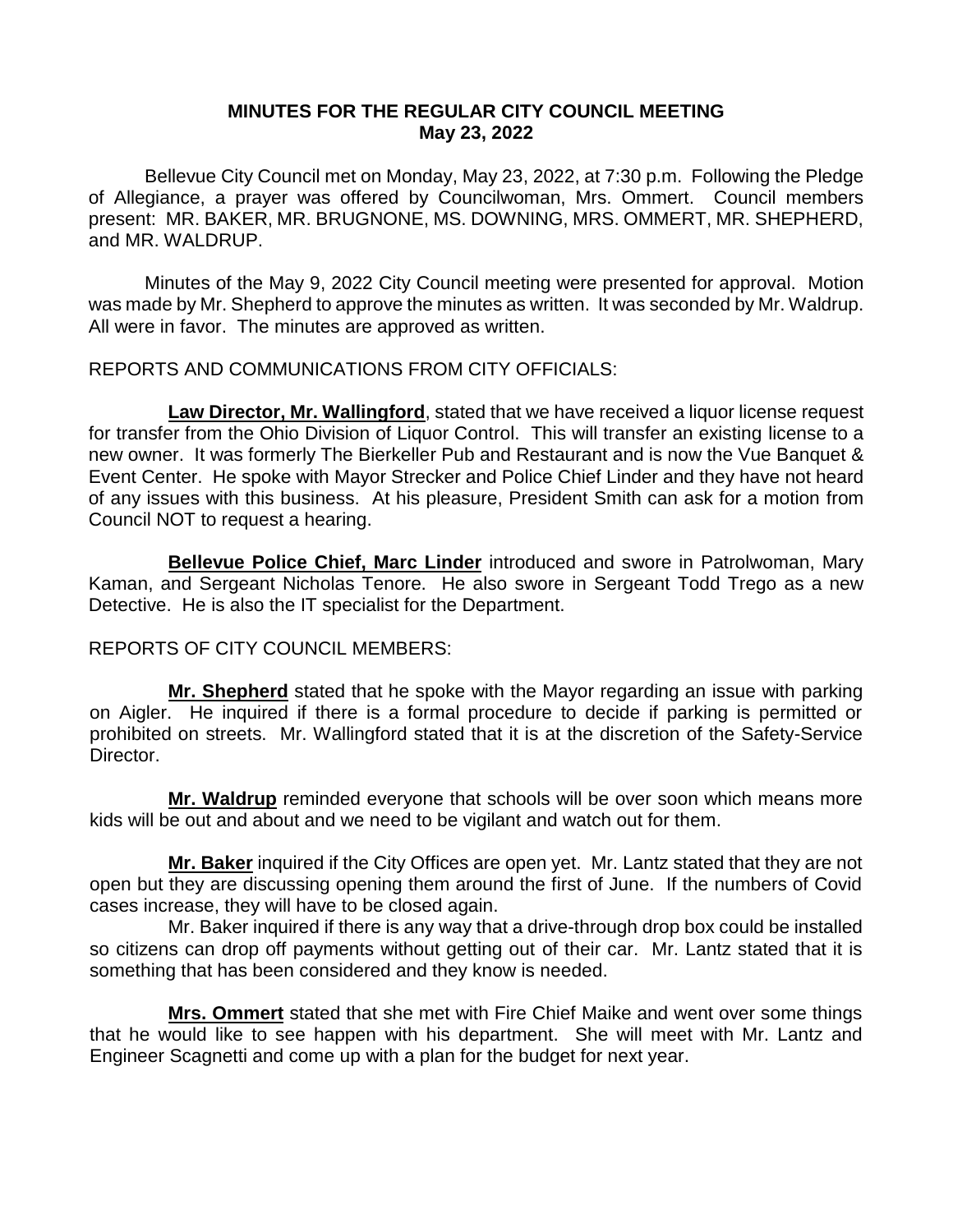### COMMITTEE REPORTS:

**President Smith** stated that a Committee of the Whole work session was held tonight prior to this meeting. Motions were made and seconded to take Ordinance Nos. 7-22 and 8- 22 out of committee and add them to tonight's agenda. Motion to add Ordinance No. 7-22 was made by Mr. Brugnone and seconded by Mr. Baker. A vote was taken. Motion passed by the vote 6-0. Motion was then made by Mrs. Ommert to add Ordinance 8-22 to tonight's agenda. It was seconded by Mr. Waldrup. A vote was taken and passed by the vote 6-0. Both ordinances will be added to tonight's agenda.

CITIZEN COMMENTS: None.

PRESIDENT'S REPORT:

**President Smith** stated that Mr. Hill is excused tonight. He entertained a motion NOT to request hearing on the proposed liquor license transfer request of the Vue Banquet and Event Center. Mr. Shepherd made the motion to NOT request a hearing. Mr. Waldrup seconded the motion. A vote was taken and passed by the vote 6-0.

Mr. Shepherd requested a recusal from voting on Ordinance 6-22. Mrs. Ommert made the motion and Mr. Waldrup seconded it. A vote was taken and passed by the vote 5-0. He then turned the time over to Mr. Wallingford for tonight's legislation.

### LEGISLATION:

**Ordinance No. 7-22 was given its first reading:** AN ORDINANCE AUTHORIZING AND DIRECTING THE SAFETY-SERVICE DIRECTOR TO CONTRACT FOR A DUMP TRUCK WITHOUT BID UNDER OHIO REVISED CODE SECTION 735.051, AND DECLARING AN EMERGENCY.

Motion was made by Mr. Brugnone to suspend the rules and give Ordinance 7-22 its second and third readings by title only, and declaring an emergency. It was seconded by Mr. Baker. A vote was taken and passed by the vote 6-0.

**Ordinance No. 7-22 was given its second and third readings by title only:** AN ORDINANCE AUTHORIZING AND DIRECTING THE SAFETY-SERVICE DIRECTOR TO CONTRACT FOR A DUMP TRUCK WITHOUT BID UNDER OHIO REVISED CODE SECTION 735.051, AND DECLARING AN EMERGENCY.

Motion was made by Mr. Baker to adopt Ordinance 7-22, and as an emergency. It was seconded by Mr. Brugnone. A vote was taken and passed by the vote 6-0.

**Ordinance No. 8-22 was given its first reading**: AN ORDINANCE ESTABLISHING CERTAIN CAPITAL PROJECTS FUNDS FOR THE PURPOSE OF ACCUMULATING RESOURCES FOR THE ACQUISITION, CONSTRUCTION, OR IMPROVEMENT OF FIXED ASSETS OF THE CITY, AND THEREBY AMENDING THE 2022 PERMANENT APPROPRIATIONS ORDINANCE NO. 3-22, AND DECLARING AN EMERGENCY.